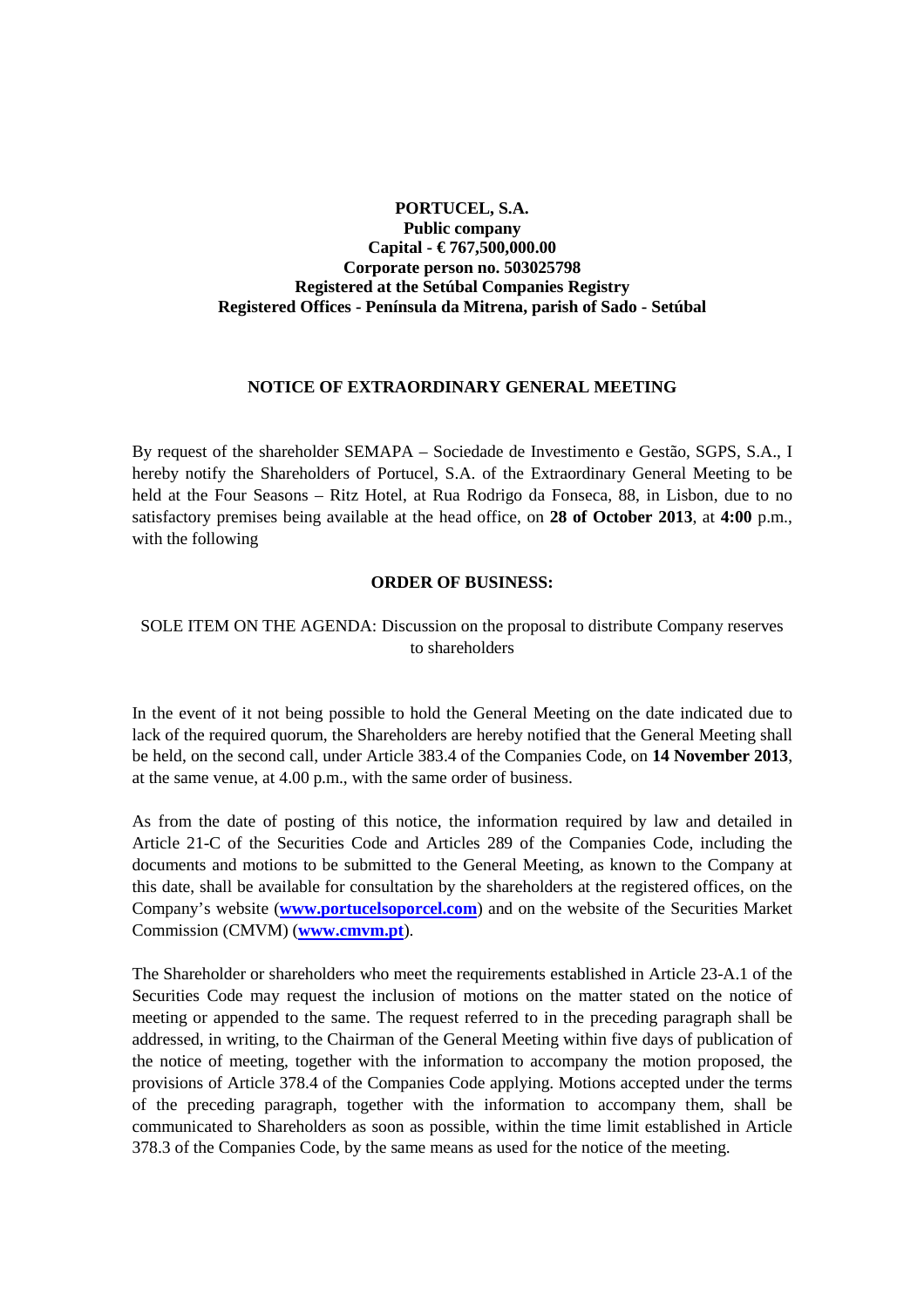The Company has no special procedures to be followed by Shareholders wishing to exercise, in the course of the General Meeting, the right to information referred to in Article 290 of the Companies Code, without prejudice to management of the time available and the judgement of the Chairman of the General Meeting, in the exercise of his due powers, as to the proportionality of the information requested.

In addition to the company officers and the common representative of the bondholders, attendance and participation at the General Meeting is open only to Shareholders who, individually or in groups formed in accordance with the law, possess a minimum of 1000 (one thousand) shares, which quantity corresponds to 1 (one) vote.

Attendance of the General Meeting is conditional on presentation of proof of standing as shareholder with voting rights by 00:00 hours (GMT) on **21 October 2013**, referred to below as the **Registration Date**, corresponding to the  $5<sup>th</sup>$  trading day prior to the holding of the General Meeting.

Shareholders wishing to take part in the General Meeting shall give notice of such intention to the Chairman of the General Meeting and to the Financial Intermediary with whom they have the account containing the relevant shares, and such notice must be received, at the latest, by 23:59 hours (GMT) on **20 October 2013**. To this end, the Shareholders may use the forms available at the registered offices and on the Company's website (www.portucelsoporcel.com); the notice addressed to the Chairman of the General Meeting may be sent by email to antonio.alves@portucelsoporcel.com.

The Financial Intermediary who has been informed of the Shareholder's intention to attend the General Meeting shall notify the Chairman of the General Meeting of the number of shares registered in the name of such Shareholder, with reference to the Registration Date, and this information must be received, at the latest, by 23:59 hours (GMT) on **21 October 2013**; the notice in question may also be sent by email to antonio.alves@portucelsoporcel.com.

The right to attend and vote at the General Meeting is not prejudiced by the transfer of shares subsequent to the Registration Date, and is also not conditional on the blocking of the shares between the Registration Date and the date of the General Meeting.

Shareholders who, having given notice of their intention of attending the General Meeting, subsequently transfer the ownership of shares during the period between the Registration Date and the end of the General Meeting, shall give immediate notice of such transfer to the Chairman of the General Meeting and the Securities Market Commission; the notice addressed to the Chairman of the General Meeting may be sent by email to antonio.alves@portucelsoporcel.com.

Shareholders who, on a professional basis, hold shares in their own name but on behalf of clients and who wish to cast votes for and against the same motion, in addition to giving notice of their intention to attend the General Meeting and to the sending, by their Financial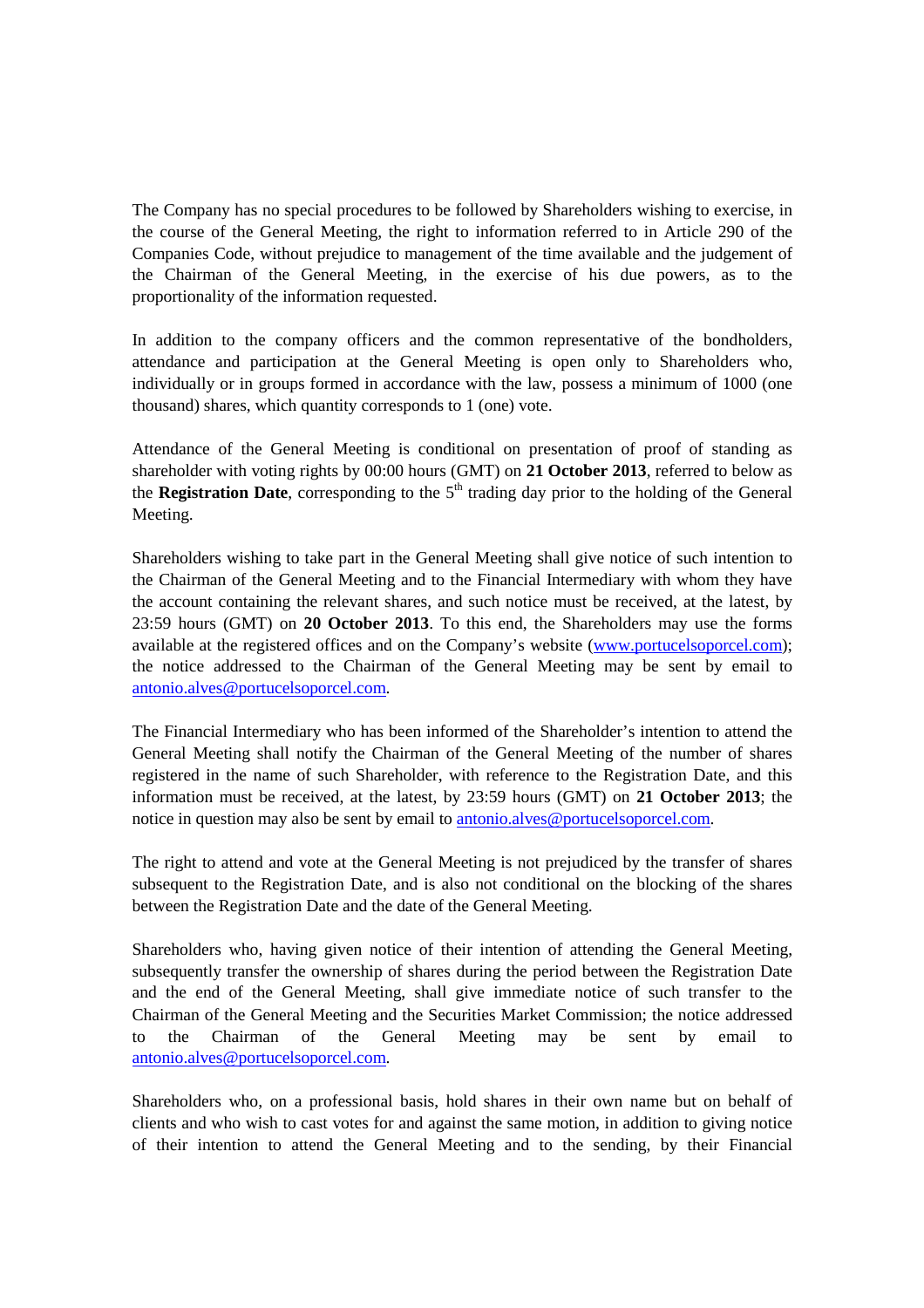Intermediary, of the information on the number of shares registered in their client's name, shall submit to the Chairman of the General Meeting, by 23:59 hours (GMT) on **21 October 2013**, using sufficient and proportional evidence, (i) information identifying each client and the number of shares carrying votes to be cast on their account and, also (ii) the specific voting instructions for each item on the order of business as issued by each client.

Shareholders may appoint proxies for the General Meeting, at their discretion, and may to this end use the proxy form available from the Company's website (www.portucelsoporcel.com) or on request from the registered offices.

Without prejudice to the rule on the unity of votes established in Article 385 of the Companies Code, any Shareholder may appoint different proxies for shares held in different securities accounts.

Proxy letters from individual shareholders and documents appointing the representatives of corporate shareholders shall be delivered to the Chairman of the General Meeting so as to be received by **23 October 2013**, and may also be sent by email to antonio.alves@portucelsoporcel.com.

Postal votes may be cast as follows:

- Shareholders wishing to cast postal votes shall address a letter to the Chairman of the General Meeting, at the registered offices, containing a sealed envelope for each item on the order of business on which they wish to vote, indicating on each envelope that it contains a postal vote, with reference to the General Meeting and the item on the order of business to which it refers; inside each envelope the shareholder shall declare his vote, namely by taking a position on any motions tabled in advance of the General Meeting. Each voting declaration shall be signed, and the signature notarized or otherwise authenticated by legal means deemed to be equivalent.
- Postal votes shall only be considered if the shareholders casting them provide evidence of their standing as shareholders, in accordance with the general rules.
- Postal votes shall only be considered when received up to the day preceding the meeting, inclusive.
- Postal votes shall be counted as votes against motions presented after the issuing of the respective vote.
- The Company Secretary shall organize postal voting, and in particular:
	- o Open votes;
	- o Verify the number of shareholders and the number of votes cast by each voter;
	- o Verify the authenticity of the votes;
	- o Assure the confidentiality of the votes up to the start of voting on the item on the order of business to which they relate.